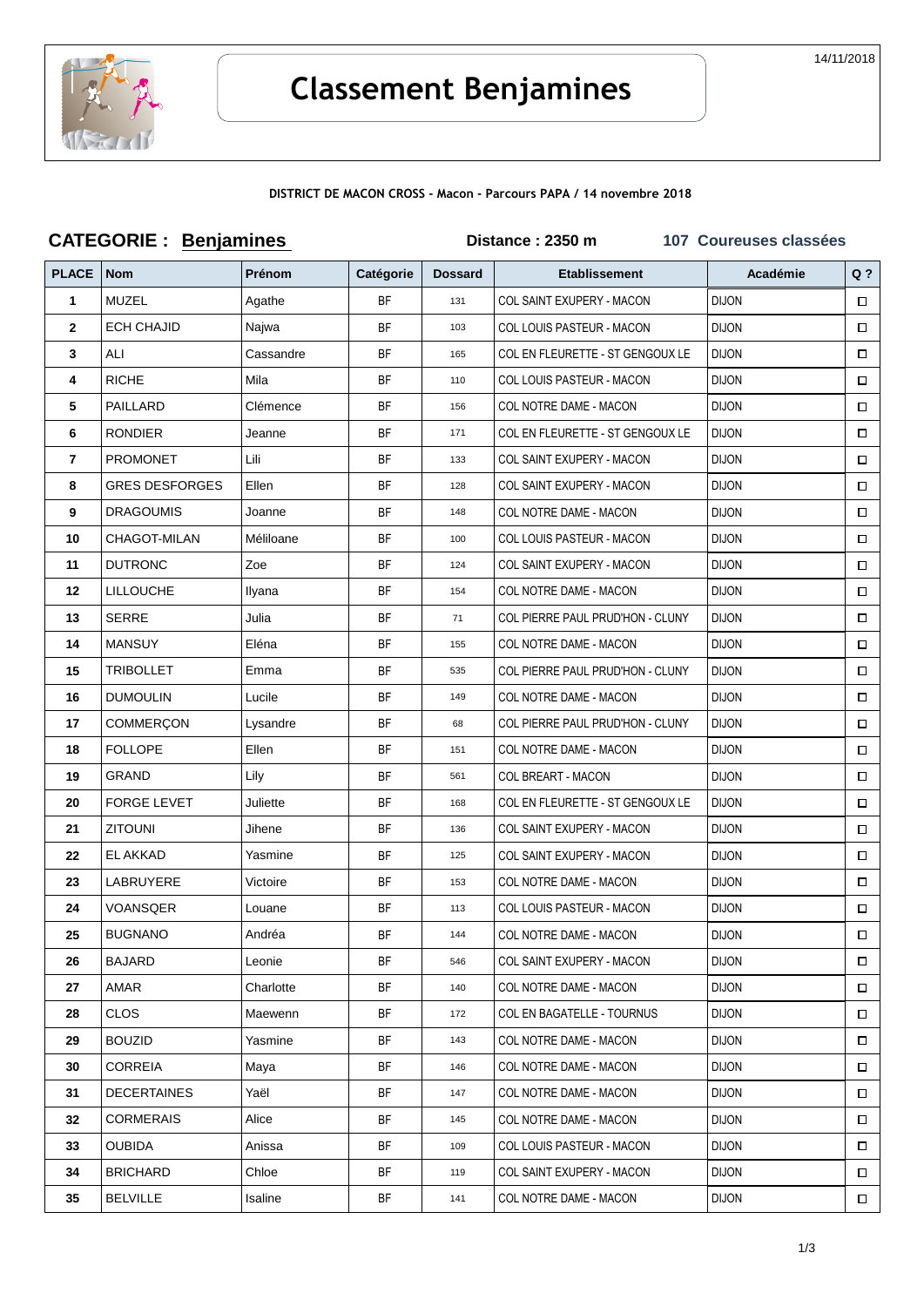### DISTRICT DE MACON CROSS - Macon - Parcours PAPA / 14 novembre 2018

### **CATEGORIE: Benjamines** Distance: 2350 m 107 Coureuses classées **PLACE Nom** Académie  $Q<sub>2</sub>$ Prénom Catégorie **Dossard Ftablissement** PAILLARD Félicité COL NOTRE DAME - MACON וחחו וח  $36$ **RF**  $\Box$ 581  $37$ **RIMANE** Rihanna **BF** COL LOUIS PASTEUR - MACON **DIJON**  $\Box$  $111$ 38 SUCHET Sara **RF** COL CONDORCET - LA CHAPELLE DE GU **DI ION**  $\Box$  $80$ GORASSINI Clara COL EN FLEURETTE - ST GENGOUX LE  $\Box$ 39 **BF** 169 **DIJON BOURTOURAULT Judith** COL EN ELEURETTE - ST GENGOLIX LE וחרו וח  $\overline{A}$ **RE** 166  $\Box$ **FFRHOUL**  $41$ Maysen **BF** 104 COL LOUIS PASTEUR - MACON DI.ION  $\Box$ 42 **LEMERCIER** Suzie **BF** 107 COL LOUIS PASTEUR - MACON **DIJON**  $\Box$ **BELLAMY**  $\overline{43}$ Salome **RF** 516 COL PIERRE PAUL PRUD'HON - CLUNY **DIJON**  $\Box$ 44 **PRIFUR** Jade **RF** 157 COL NOTRE DAME - MACON **DIJON**  $\Box$ 45 **COMMUSSET** I orine **BF** 101 COL LOUIS PASTEUR - MACON **DIJON**  $\Box$ 46 **SIMONET** Emma **BF** COL SAINT EXUPERY - MACON **DIJON** 134  $\Box$ COL PIERRE PAUL PRUD'HON - CLUNY **SOARES** 47 Ines **BF**  $72$ **DIJON**  $\Box$ 48 **GAIFFE BF** 152 COL NOTRE DAME - MACON **DIJON**  $\Box$ Pénélope **BOUTONNET** 49 Manon **BF** 142 COL NOTRE DAME - MACON **DIJON**  $\Box$ 50 **BURTIN** Marie **RF** 67 COL PIERRE PAUL PRUD'HON - CLUNY **DIJON**  $\Box$ 51 **PEINET** Cassiope **BF** 132 COL SAINT FXUPFRY - MACON **DIJON**  $\Box$ **BFY** 52 Garance COL PIERRE PAUL PRUD'HON - CLUNY **DIJON**  $\Box$ **BF** 66 53 **MAILLARD** Melissa **RF** 170 COL EN FLEURETTE - ST GENGOUX LE DI.ION  $\Box$  $54$ **JANDET**  $\Box$ **RF** 582 COL NOTRE DAME - MACON **DI ION** Anaelle 55 **MARTEL** Chloé **BF** 564 COL BREART - MACON **DIJON**  $\Box$ **VERCHERE** 56 **RE** COL BREART - MACON וחרו וח Candice 566  $\Box$ **DELIGIANNIDOU** 57 Elena **BF**  $102$ COL LOUIS PASTEUR - MACON DI.ION  $\Box$ PARIS RORDENELIV Mathilde 58 **BF** 545 COL ROBERT SCHUMAN - MACON **DIJON**  $\Box$ DI PI ACIDO COL DAVID NIEPCE - SENNECEY LE GRA 59 Alicia **RF** 158 **DIJON**  $\Box$ 60 **ROUX** Elise **BF** 163 COL DAVID NIEPCE - SENNECEY LE GRA **DIJON**  $\Box$ LABADIE **BF COL VICTOR HUGO - LUGNY DIJON**  $\Box$ 61 Salome 90 62 COLOMBO Tiffany **BF** 547 **COL SAINT EXUPERY - MACON DIJON**  $\Box$ ANDRE Valentine COL SAINT EXUPERY - MACON **DIJON** 63 **RF**  $114$  $\Box$ 64 **MICHEL** Maeva **BF** 159 COL DAVID NIEPCE - SENNECEY LE GRA **DIJON**  $\Box$ **VYNCKE** Malaurie COL DAVID NIEPCE - SENNECEY LE GRA 65 **BF** 164 **DIJON**  $\Box$ 66 **BERTRAND** Lucie **RF** 116 COL SAINT EXUPERY - MACON **DIJON**  $\Box$ **DREVET** Clarys COL SAINT EXUPERY - MACON **DIJON BF** 123  $\Box$ 67 68 GRZYWNA Maelvs **BF** COL LOUIS PASTEUR - MACON **DIJON**  $\Box$ 105 **PITTON** COL DAVID NIEPCE - SENNECEY LE GRA **DIJON** 69 Faustine **BF** 161  $\Box$ **MODET** COL LOUIS PASTEUR - MACON **DIJON**  $\Box$ 70 **RF** 108 Agathe **FONTANILLES** l alie COL SAINT FXUPFRY - MACON **DIJON**  $71$ **BF** 126  $\Box$ **DENUELLE** COL SAINT FXUPFRY - MACON ועטו וט  $72$ ahel. **RE**  $122$  $\Box$ **LOISEAU DIJON** 73 Félicité **BF**  $70$ COL PIERRE PAUL PRUD'HON - CLUNY  $\Box$ **JANOT** Flavie 74 **BF** 129 COL SAINT EXUPERY - MACON **DIJON**  $\Box$ 75 **LACOSTE RE** COL PIERRE PAUL PRUD'HON - CLUNY **DIJON** Felicie **GQ**  $\Box$